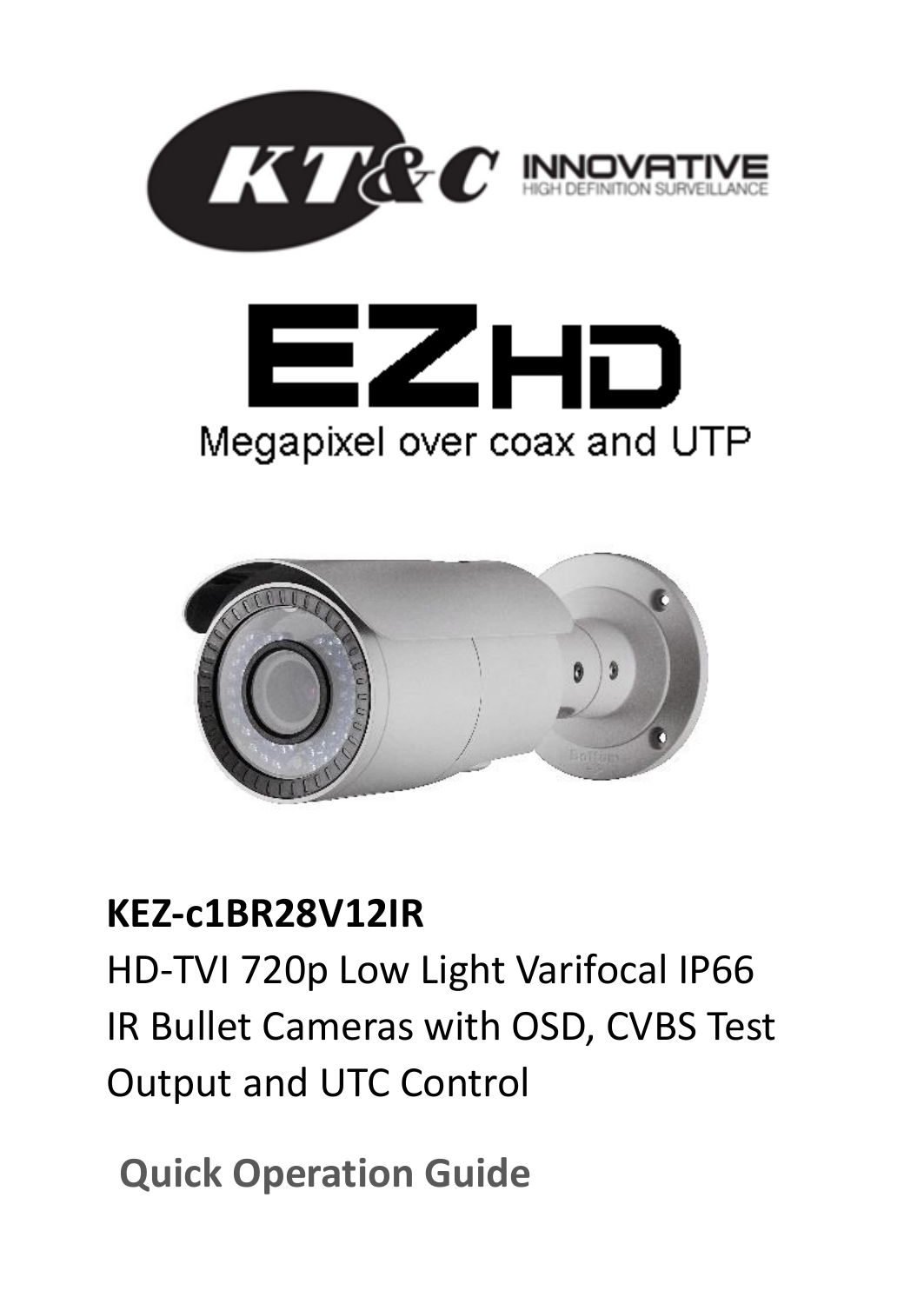Thank you for selecting this KT&C Omni EZHD Series product. For additional information please refer to the complete User Guide for this cameras series. End users should contact their KT&C Certified Dealer for service. Certified Dealers can obtain support directly from KT&C.

## **About This Guide**

While KT&C makes every effort to insure the completeness and accuracy of the information contained in this Guide, we are not responsible for typographical errors or misprints. At the same time, KT&C reserves the right to make changes to improve the performance of our products at any time without notice, and so the specifications and content of this document are subject to change without notice. Every effort will be made to include updates in new versions of this manual and/or online.

# **Regulatory Information**

# **FCC Information**

**FCC compliance:** This equipment has been tested and found to comply with the limits for a digital device, pursuant to part 15 of the FCC Rules. These limits are designed to provide reasonable protection against harmful interference when the equipment is operated in a commercial environment. This equipment generates, uses, and can radiate radio frequency energy and, if not installed and used in accordance with the instruction manual, may cause harmful interference to radio communications. Operation of this equipment in a residential area is likely to cause harmful interference in which case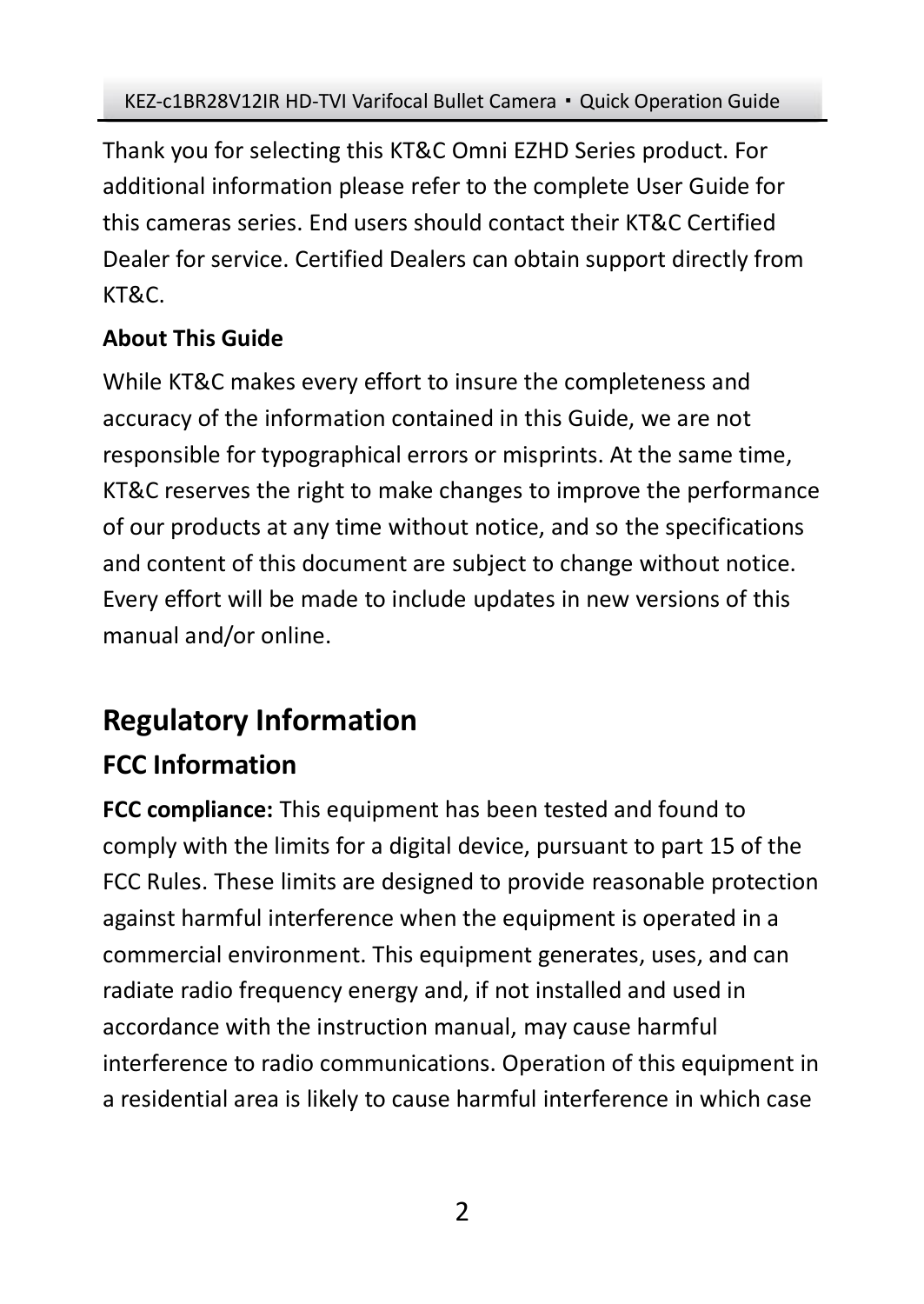the user will be required to correct the interference at his own expense.

## **FCC Conditions**

This device complies with part 15 of the FCC Rules. Operation is subject to the following two conditions:

1. This device may not cause harmful interference.

2. This device must accept any interference received, including interference that may cause undesired operation.

# **EU Conformity Statement**

This product and - if applicable - the supplied C F accessories too are marked with "CE" and comply therefore with the applicable harmonized European standards listed under the Low Voltage Directive 2006/95/EC, the EMC Directive 2004/108/EC, the RoHS Directive 2011/65/EU.



2012/19/EU (WEEE directive): Products marked with this symbol cannot be disposed of as unsorted municipal waste in the European Union. For proper recycling, return this product to your local supplier upon the purchase of equivalent new equipment, or

dispose of it at designated collection points. For more information see[: www.recyclethis.info.](http://www.recyclethis.info/)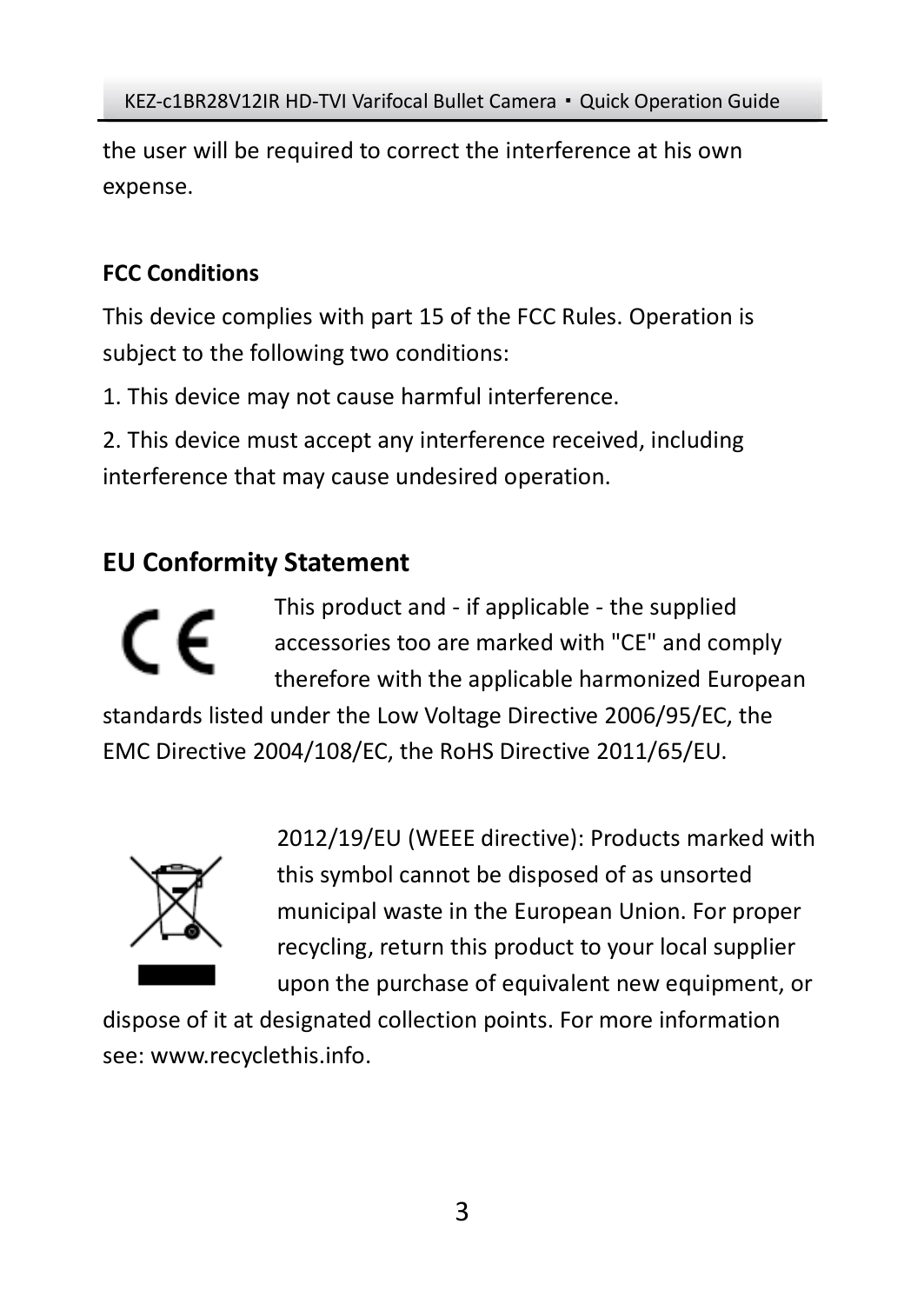

2006/66/EC (battery directive): This product contains a battery that cannot be disposed of as unsorted municipal waste in the European Union. See the product documentation for specific battery information. The battery is marked with this symbol,

which may include lettering to indicate cadmium (Cd), lead (Pb), or mercury (Hg). For proper recycling, return the battery to your supplier or to a designated collection point. For more information see: www.recyclethis.info

# **Safety Instructions**

These instructions are intended to ensure that the camera is installed in a manner that avoids danger to persons or property loss.

These precautionary measures are divided into "Warnings" and "Cautions"

**Warnings:** Serious injury or death may occur if any of the warnings are neglected.

**Cautions:** Injury or equipment/property damage may occur if any of the cautions are neglected.

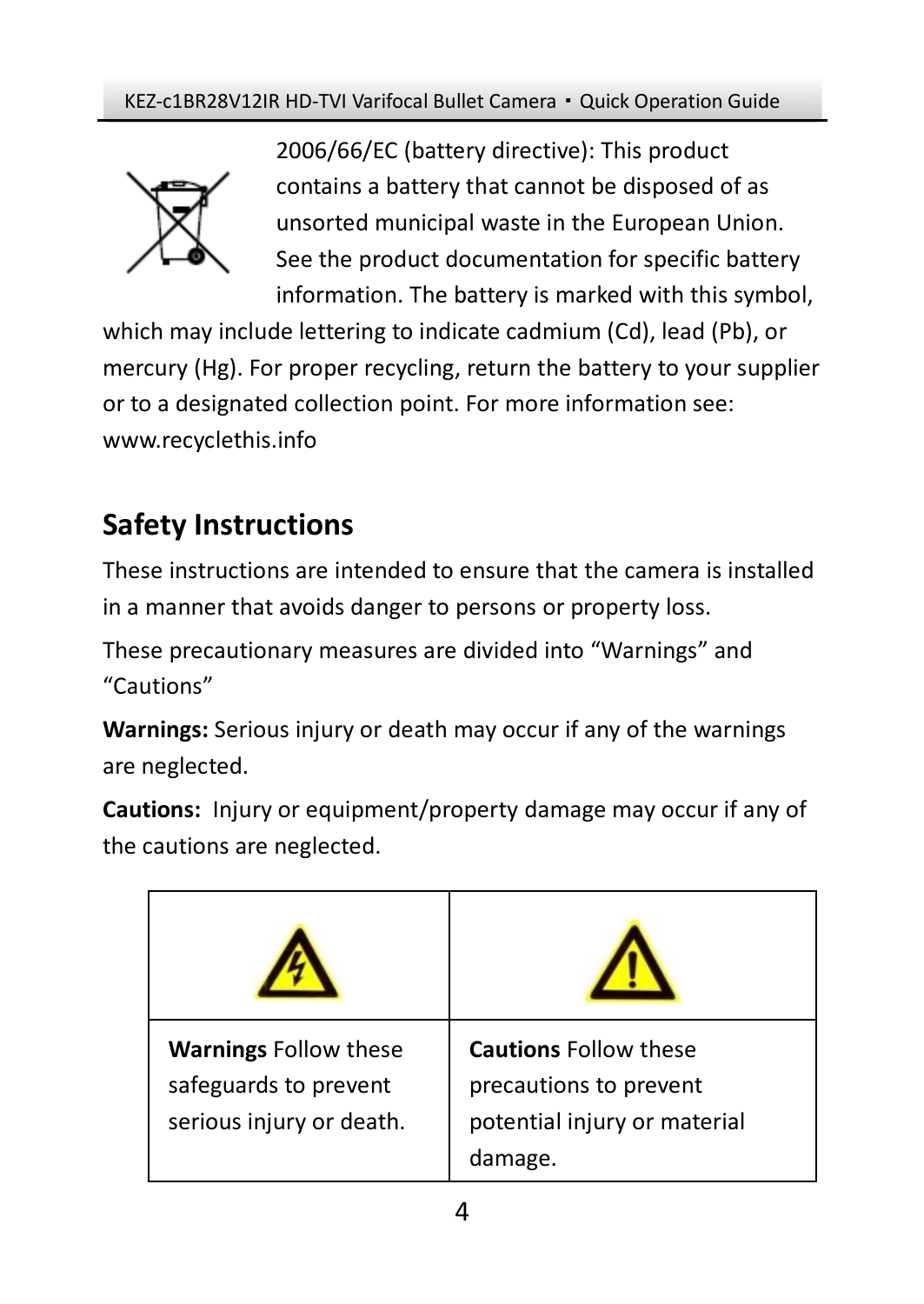

- In the use of the product, you must be in strict compliance with the electrical safety regulations of the nation and region. Please refer to technical specifications for detailed information.
- Input voltage should meet the requirements for both the SELV (Safety Extra Low Voltage) and Limited Power Source for 12 VDC according to the IEC60950-1 standard. Please refer to technical specifications for detailed information.
- If connecting several devices to one power supply, to avoid any overload that may cause over-heating or a fire hazard insure that the power supply is adequate for the power load.
- Please make sure that all plugs are firmly connected to the power sockets. When the product is mounted on wall or ceiling, the device shall be firmly attached, taking into consideration any wind, snow loading, or other factors. The mounting surface shall be capable of supporting several times the base weight of the camera.
- If smoke, unusual odors or noise come from the device, turn off the power at once and unplug the power cable, and then contact authorized service personnel.



Make sure the power supply voltage is correct before using the camera.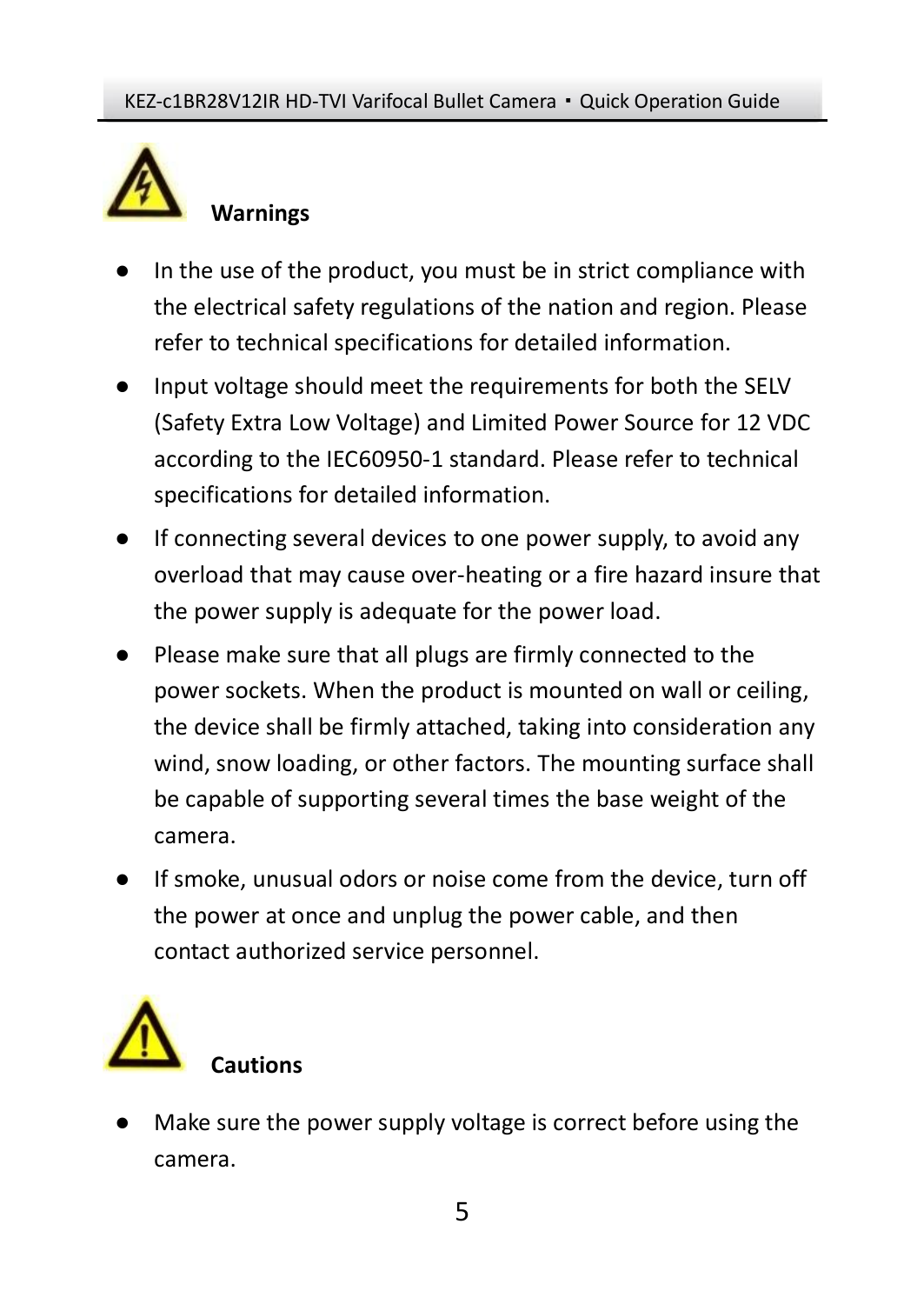- Do not drop the camera or subject it to physical shock.
- Do not touch lenses or sensor modules with fingers. If cleaning is necessary, use clean cloth with a bit of ethanol and wipe gently. If the camera will not be used for an extended period, please protect the lens openings from damage and/or debris.
- Avoid aiming the camera at the sun or extremely bright light sources. Blooming or smearing may occur in excessive light (which is not a malfunction), and could compromise the performance of the sensor.
- The sensor may be damaged if exposed to laser energy, so when any laser equipment is in use, make sure that the sensor will not be exposed to the laser beam.
- Do not place the camera in extremely hot or cold (see camera specifications) locations. Do not exceed the rated environmental (IP66) conditions. Do not expose the camera to high levels of electromagnetic (RF) radiation.
- To avoid heat accumulation, good ventilation is required in the operating environment.
- Keep the camera away from solvents while in use; exposure to liquids should not exceed IP66 environmental conditions.
- During shipping, the camera shall be packed in its original packing, or packing providing the equivalent protection.
- Improper use or replacement of any batteries (if so equipped) may result in the hazard of explosion. Replace with the same or equivalent type only. Dispose of used batteries according to the instructions provided by the battery manufacturer.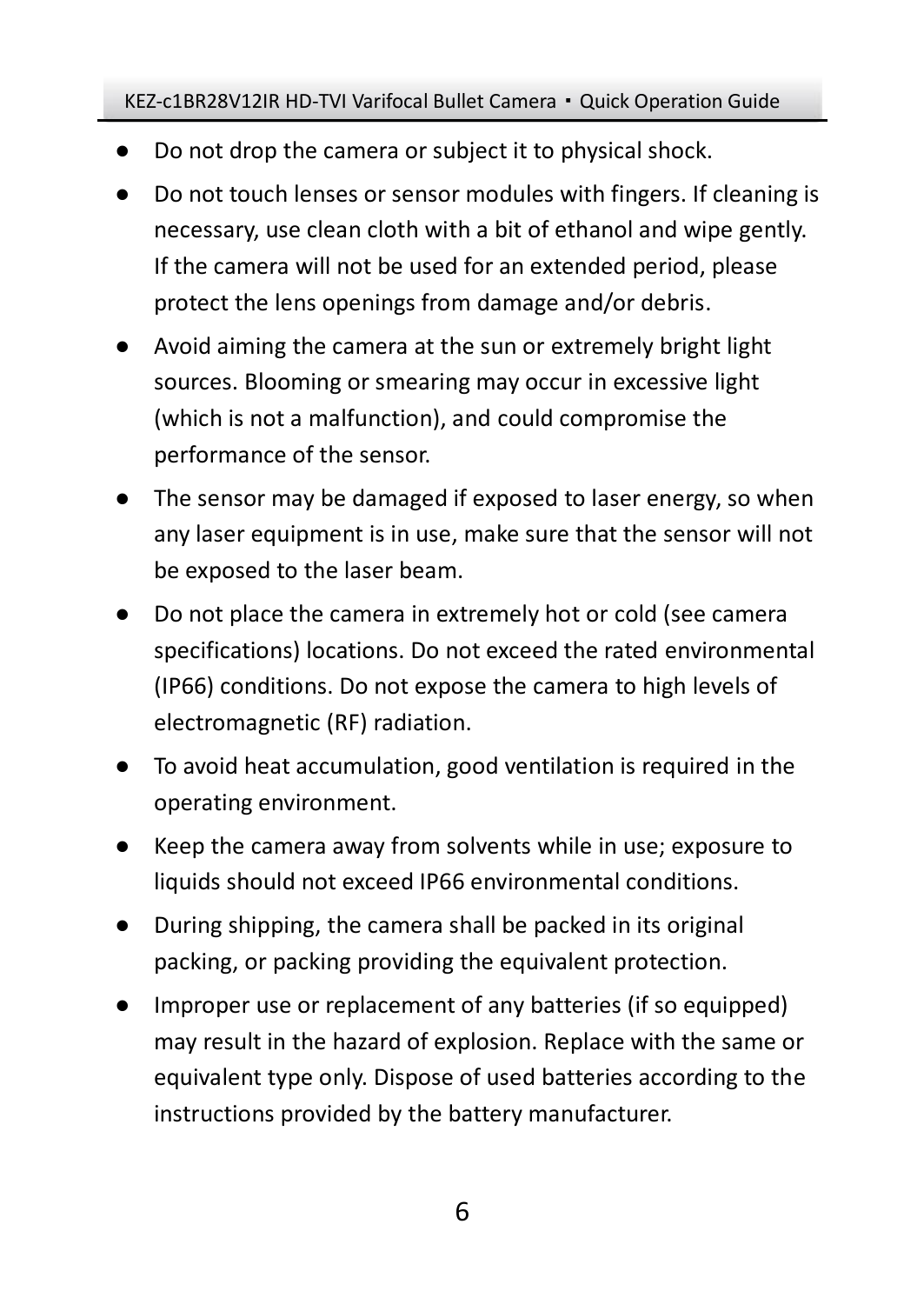● If the product does not function properly, Dealers please contact KT&C; End Users please contact your KT&C Certified Dealer or an authorized service center. Do not disassemble the camera for repair or maintenance by yourself. (KT&C shall not assume any responsibility for problems caused by unauthorized repair or maintenance.)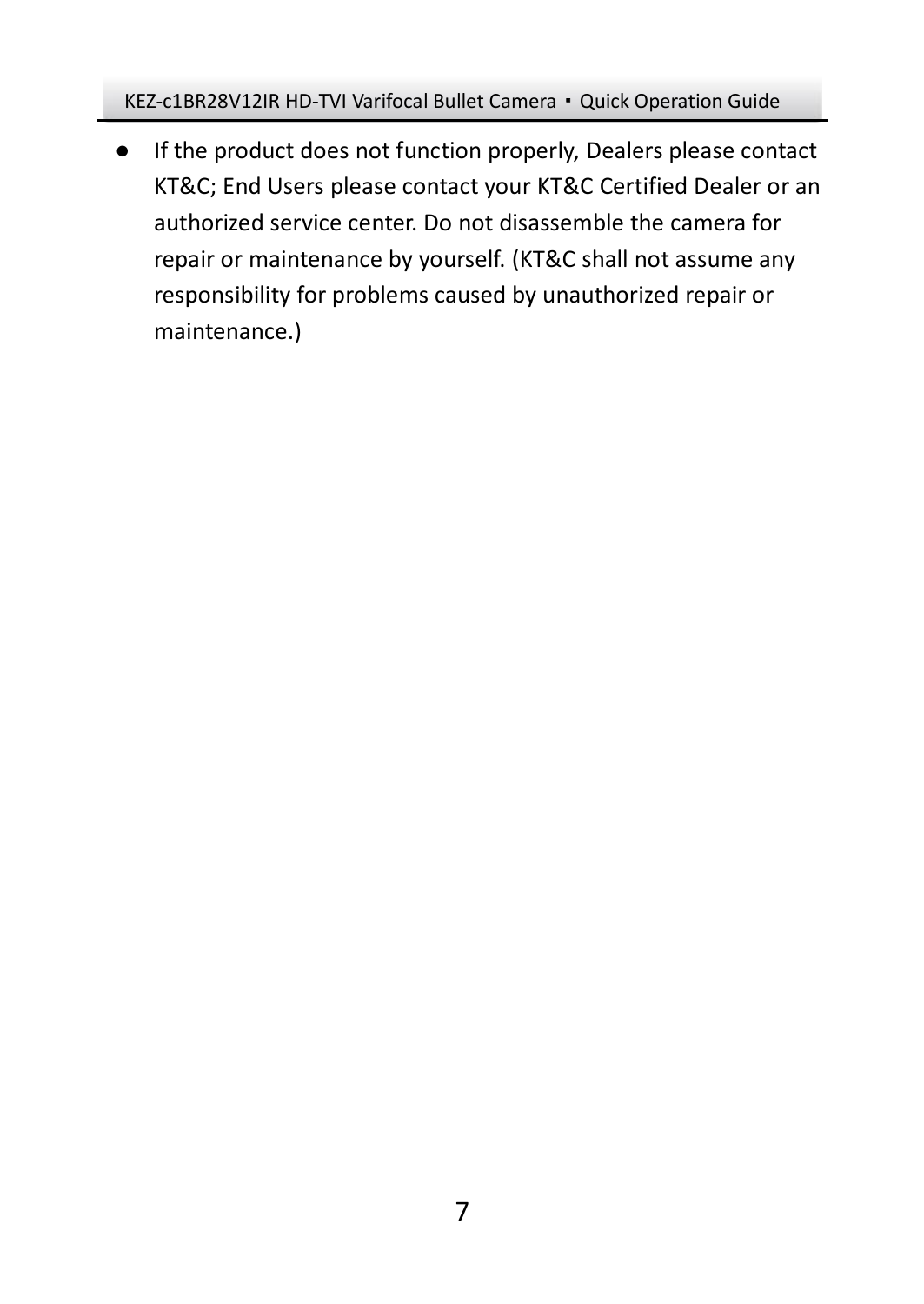# **Table of Contents**

# <span id="page-7-0"></span>**1 Appearance and Description**



Figure 1-1 Bullet Camera Overview

Note: This camera can output HD-TVI –or- CVBS analog video, but not both at the same time. To employ a CVBS test monitor connected to either the black BNC or the video test point, place the switch in the CVBS position; when ready to put the camera in service, slide the switch back to the HD-TVI position.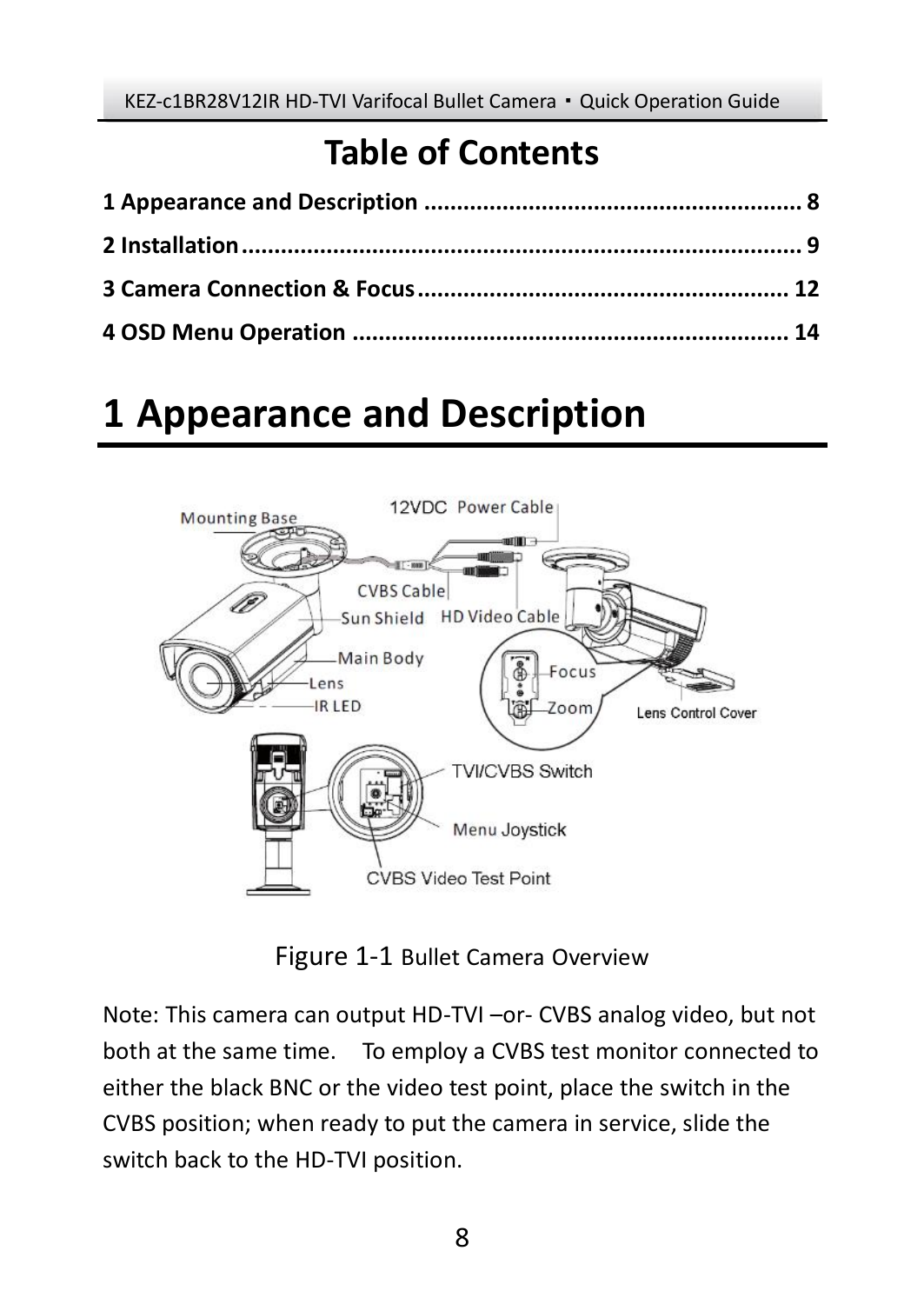# <span id="page-8-0"></span>**2 Installation**

### *Before you start:*

- Make sure the camera is in good condition and all the accessory parts are included.
- Make sure all related equipment is powered-off during the installation.
- Check to insure that the specifications of the camera are correct for the installation environment.
- Make sure the power supply voltage is 12VDC to avoid damage to the camera. OBSERVE POLARITY!
- If the product does not function properly, Dealers please contact KT&C; End Users please contact your KT&C Certified Dealer or an authorized service center. Do not disassemble the camera for repair or maintenance by yourself.
- Make sure that the mounting surface is strong enough to withstand three times the weight of the camera.



If the IR LEDS in this camera will be active, you must observe the following precautions to prevent IR reflection:

● Dust or grease on the lens/dome cover will cause IR reflection. Please do not remove the cover protective film until the installation is finished. If there is dust or grease on the lens/dome cover, clean the lens/dome cover with clean soft cloth and isopropyl alcohol.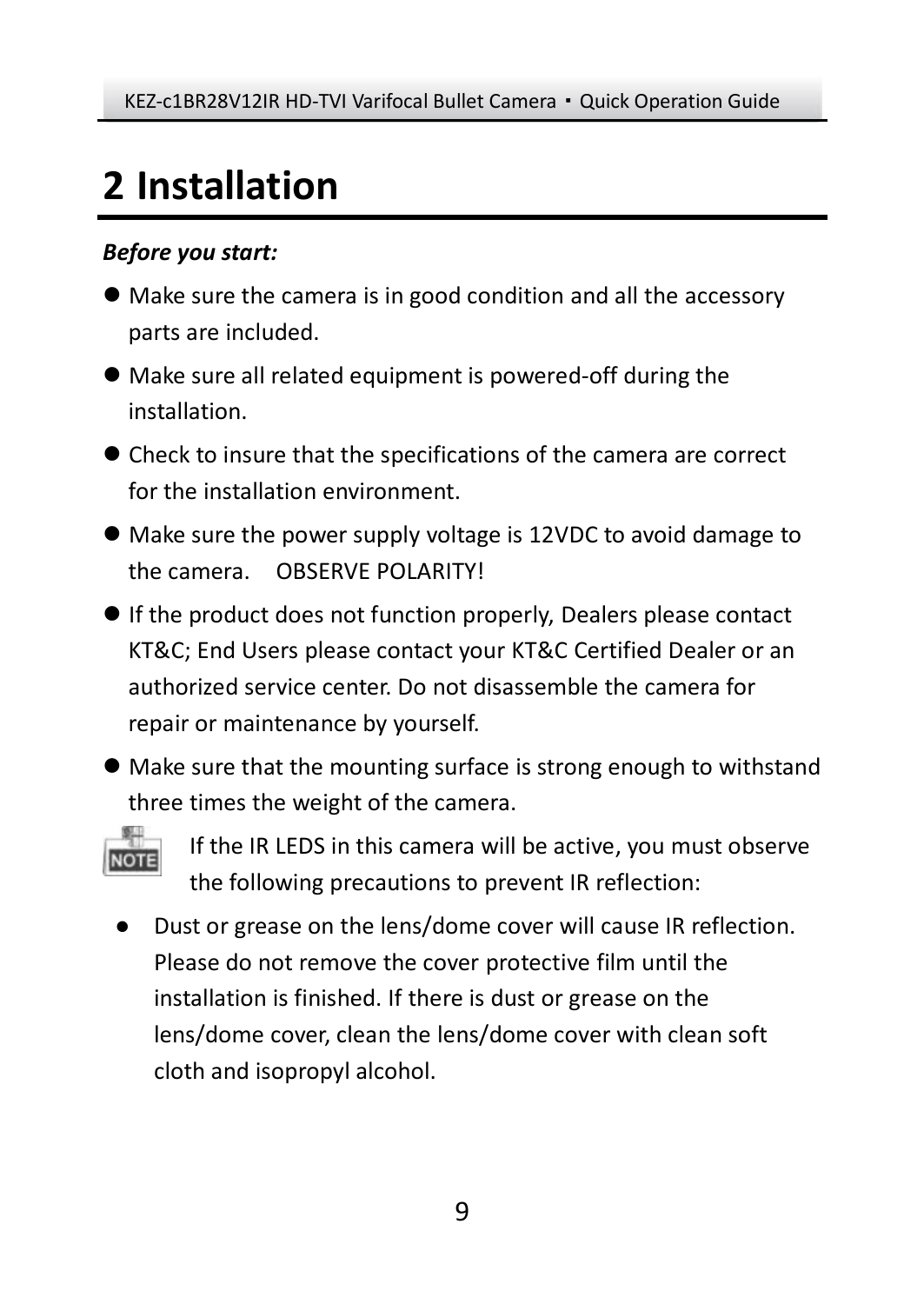Make sure that there is no reflective surface too close to the camera lens. The IR light from the camera may reflect back into the lens causing haze, distortion or improper scene exposure.

### *Steps:*

1. Attach the drill template on the wall or ceiling.



Figure 2-1 Attach the template

2. Secure the camera to the wall or ceiling with the supplied screws and expansion anchors (if required). Attach the TVI video coax and power cables.



Figure 2-2 Secure the Camera to the Wall/Ceiling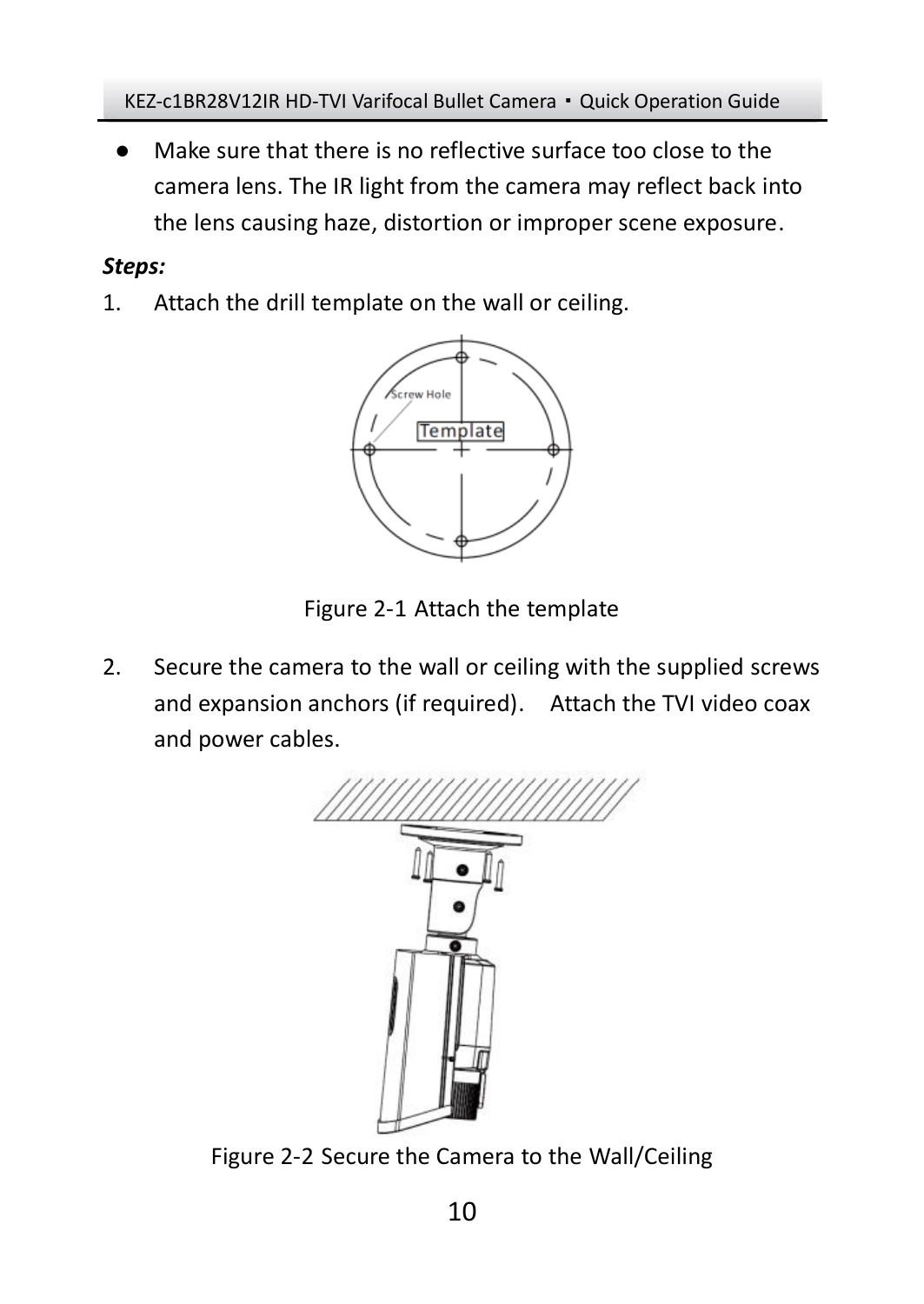- 3. Adjust the camera direction:
	- 1). Loosen the pan adjustment screw [P] on the bracket.
	- 2). Adjust the pan angle of the camera [0~360°].
	- 3). Loosen the tilt screw [T] on the arm.
	- 4). Adjust the tilt angle of the camera [0~90°].
	- 5). Loosen the rotation screw [R] directly behind the camera body.
	- 6). Rotate the body 0~360° so that the image is upright.
	- 7). Tighten the adjustment screws securely.



Figure 2-3 3-axis Adjustment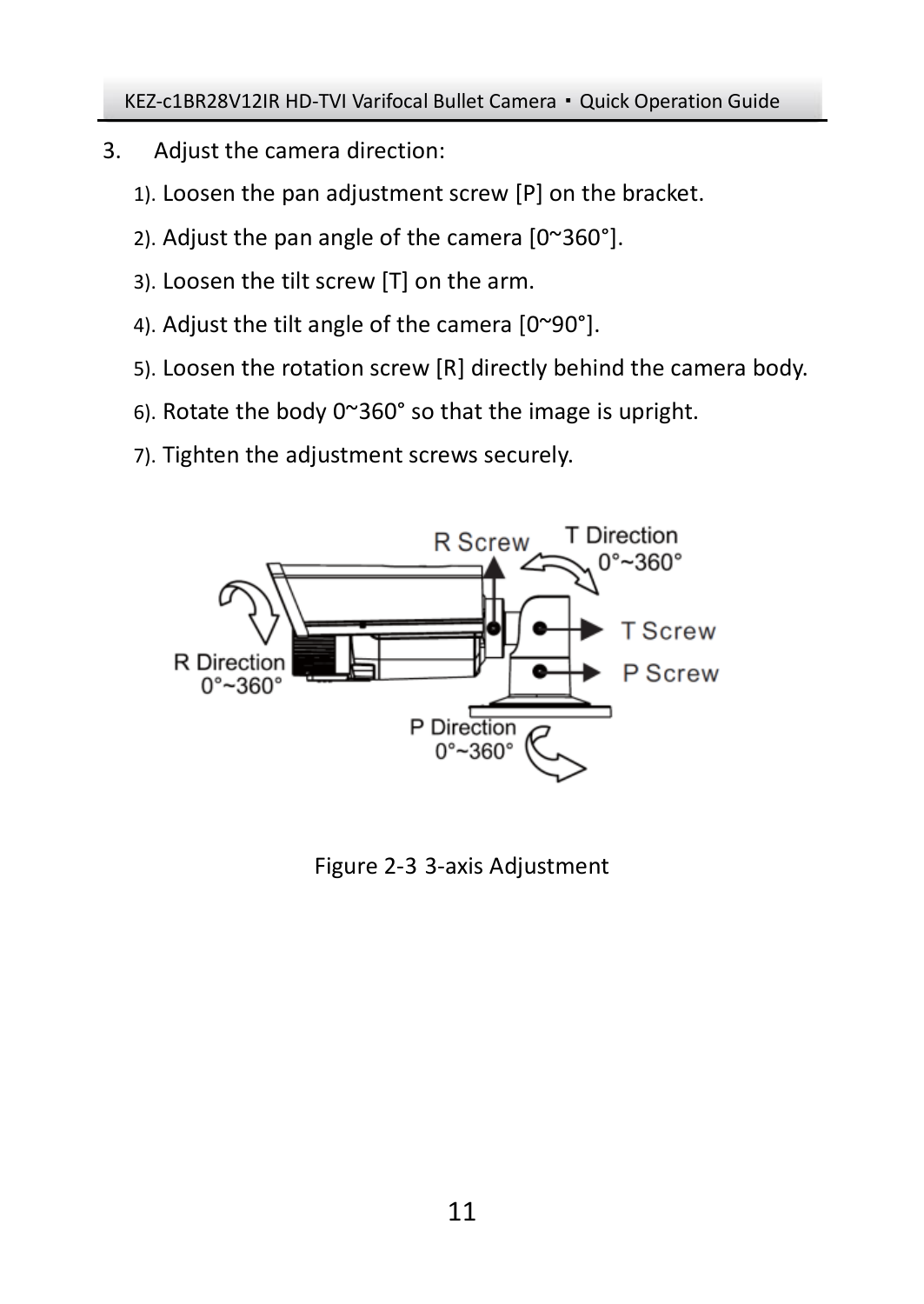# <span id="page-11-0"></span>**3 Camera Connection & Focus**



Figure 3-1 Camera Connection

## NOTE

This camera can output HD-TVI –or- CVBS analog video, but not both at the same time. To employ a CVBS test monitor connected to either the black BNC or the video test point, place the switch located inside of the access cover into the CVBS position; when ready to put the camera in service, slide the switch back to the HD-TVI position.

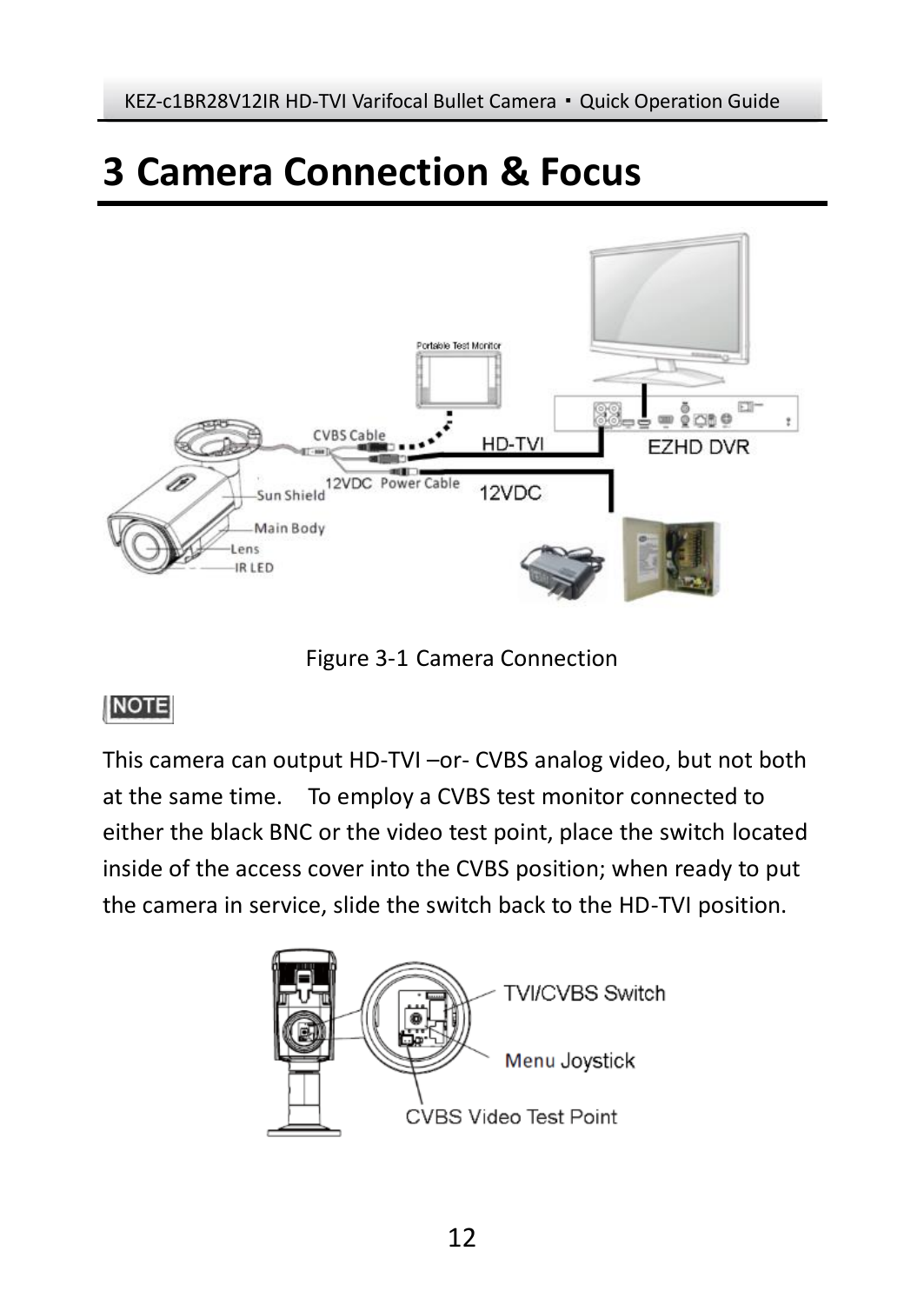Or, to view the camera video, connect the camera BNC output to an EZHD Series DVR and observe the video via the monitor output, or over a network connection (web browser, OMNI CMS or OMNI Remote smart phone app).

## **Camera Focus**

The varifocal lens controls are located under a slide-open cover below the front of the camera.



Make the adjustments to capture the desired field of view while observing the image though a test monitor or the EZHD DVR system as described above. The OMNI Focus utility can also be employed on a PC networked to the DVR to optimize the focus (see OMNI Tools / OMNI Focus documentation).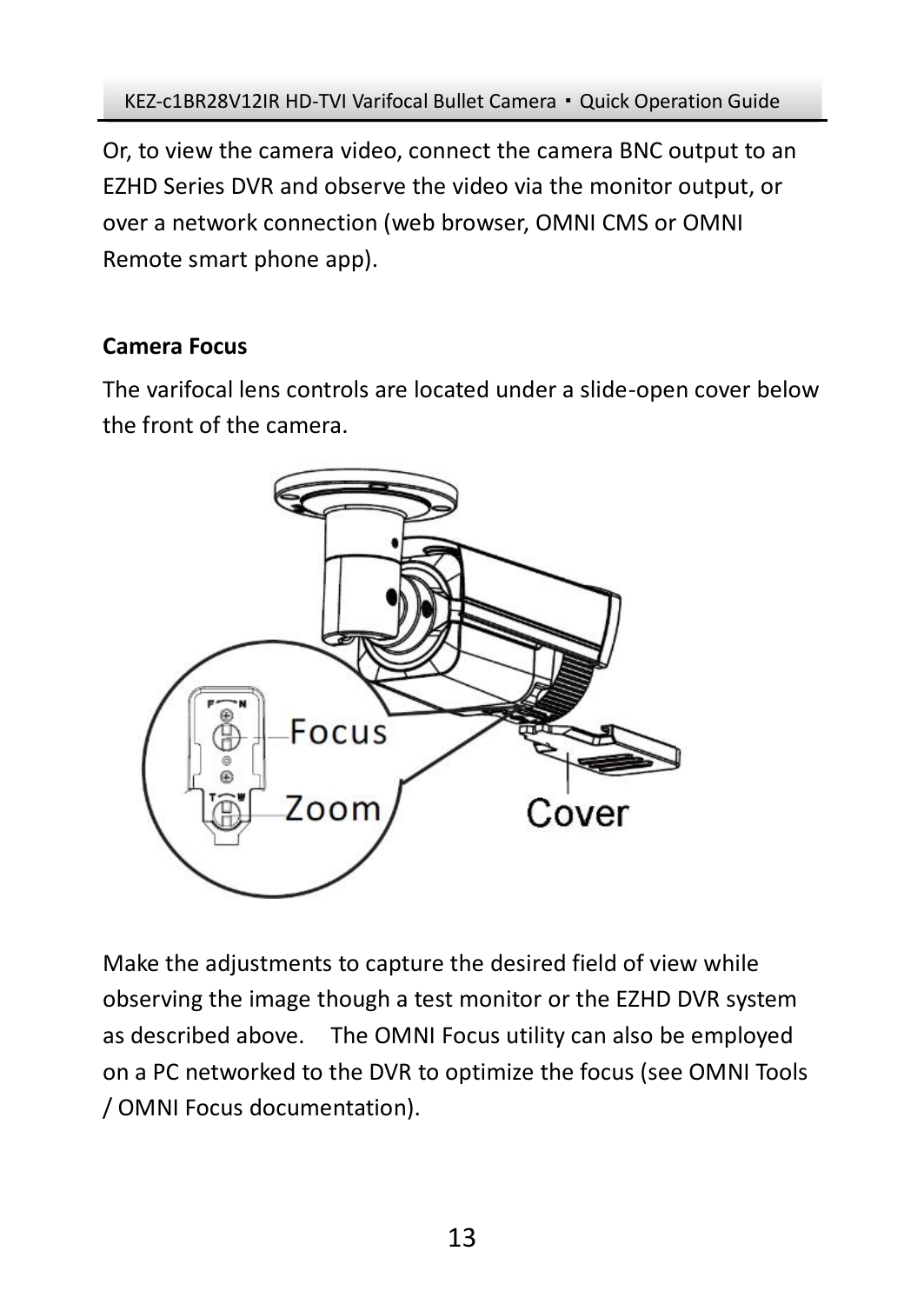# <span id="page-13-0"></span>**4 OSD Menu Operation**

The menu can be accessed via the 3-axis joystick controller located under the access cover below the camera body. Or, it can be accessed "Up the Cable" from an EZHD recorder. The menu is displayed on both the HD-TVI output and the CVBS output, whichever is active.



Figure 4-1 Joystick Location

When a KT&C Up-the-Cable [Coaxitron] capable camera such as this one is connected, you can select the PTZ protocol to be HDCAM-C.

To access the OSD menu on KT&C Up-the-Cable compatible cameras use the "IRIS +" [iris open] function as the "MENU" or "ENTER" function. Otherwise, the OSD menus can be navigated via the up/down direction buttons, and one can scroll through selection choices by using the left/right direction buttons. The direction button roles may change in various OSD sub-menus.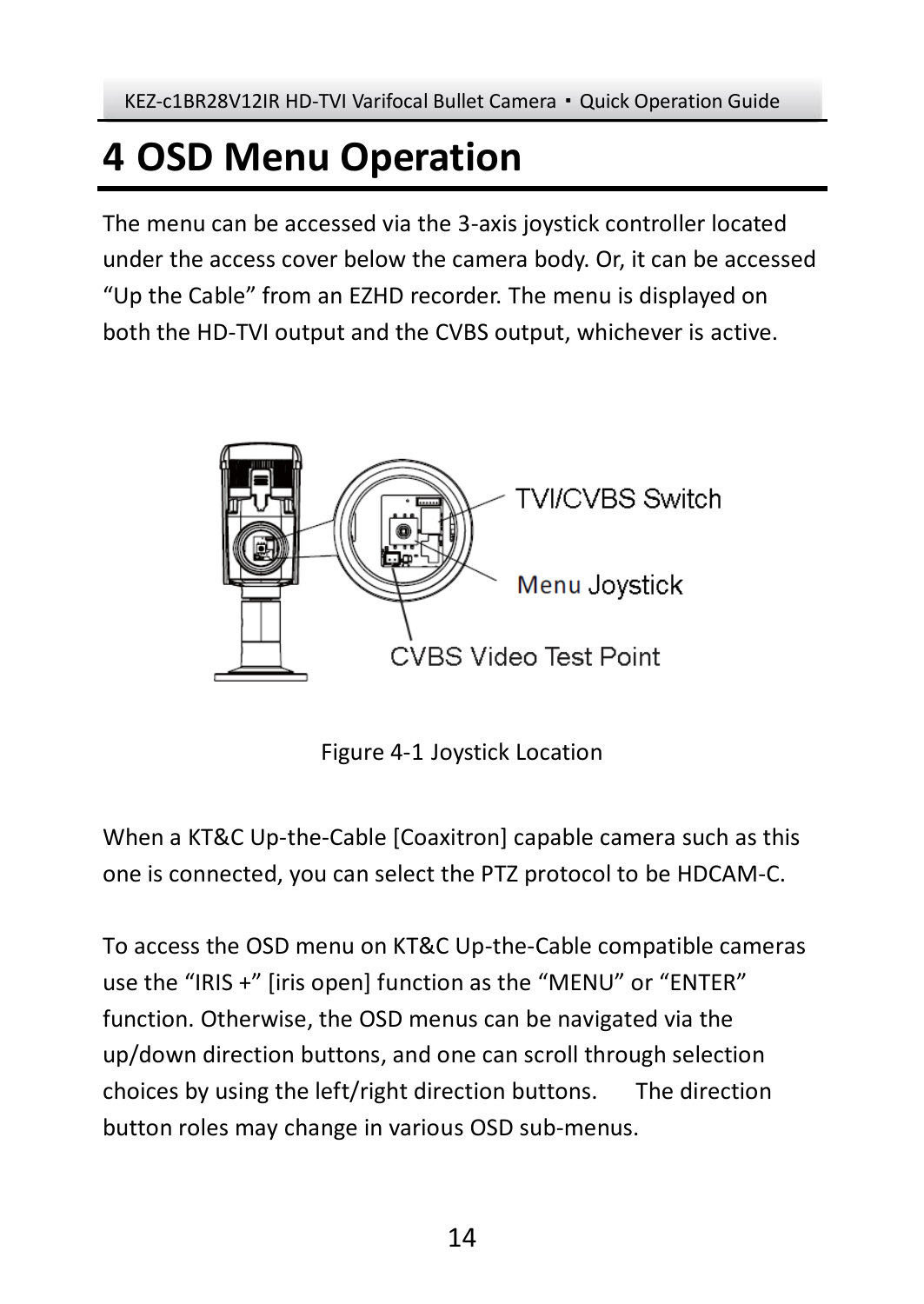

Figure 4-2 PTZ Menu for UTC Control

If the HDCAM-C UTC protocol is already selected, clicking on IRIS + will bring up the OSD menu. To set/verify the protocol click on "Configuration" to being up the detailed PTZ configuration screen.



Figure 4-3 PTZ Configuration Screen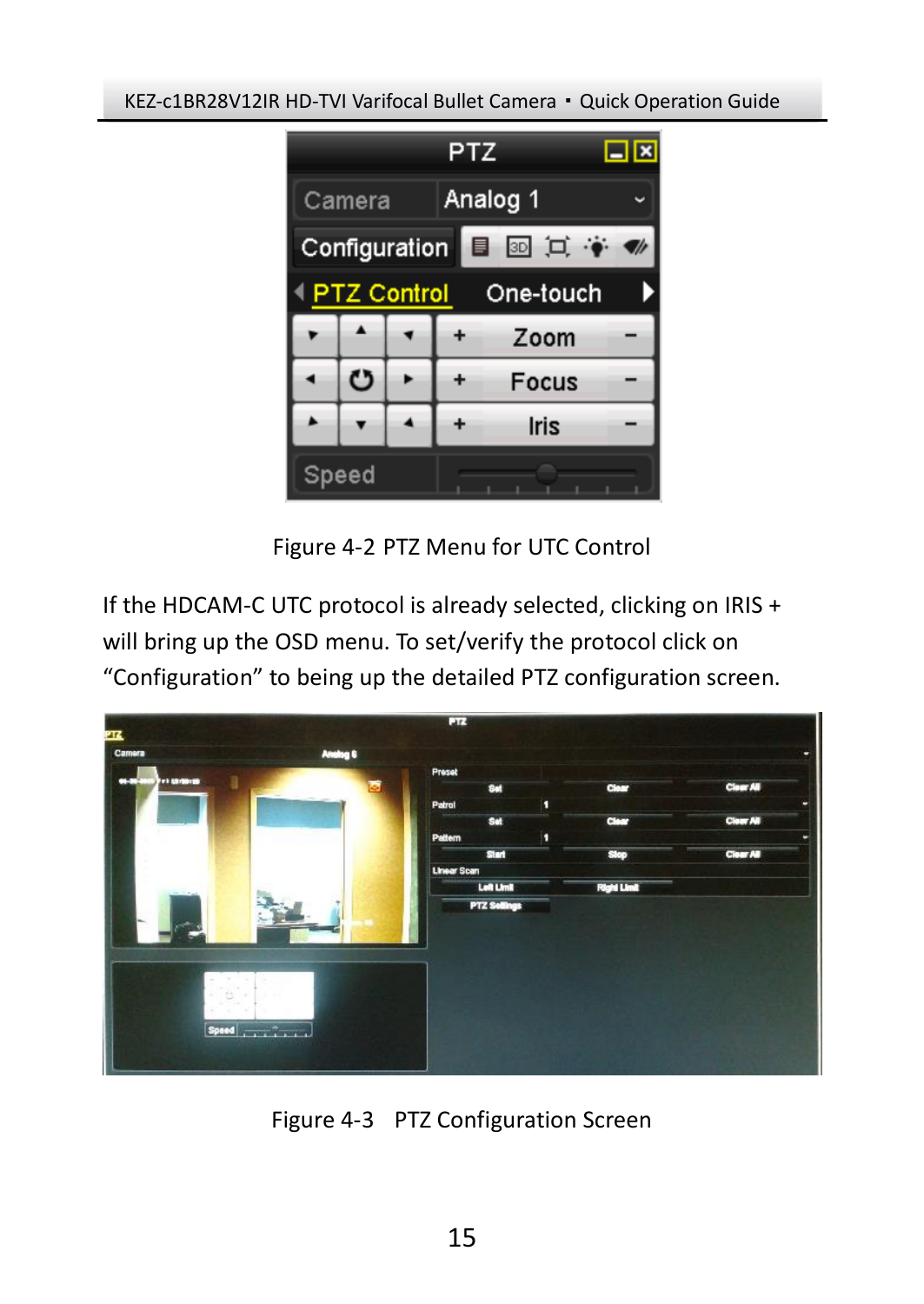To check/change the protocol, click on the "PTZ Settings" button to bring up that screen



Figure 4-4 PTZ Protocol Setting for UTC Control

Choose HDCAM-C protocol from the "PTZ Protocol" drop down menu.

Once HDCAM-C has been selected, click OK, then using the PTZ controls click IRIS+ to bring up the camera OSD menu.

NOTE: While the EZHD DCRs will display the CVBS image from the camera, Up-the-Cable control is only active on the HD-TVI video cable from the camera.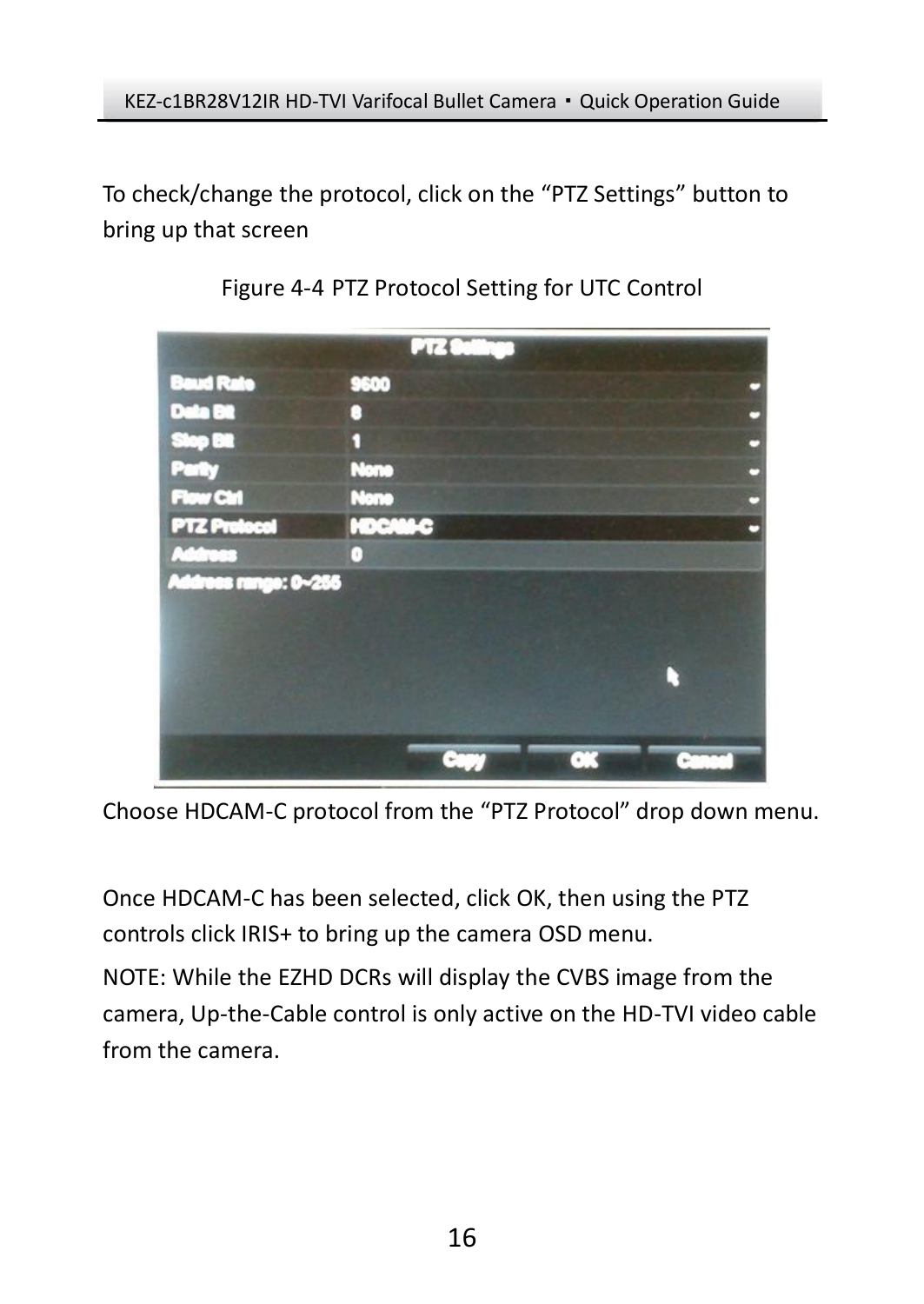

### Figure 4-5 Top Level Menu

#### 4.1 AE

Move the cursor to AE, and you can adjust the image brightness by the BRIGHTNESS, AE MODE, AGC, and SENS-UP in this menu.

As shown in Figure 4-6.

**BRIGHTNESS: Set the brightness value from** 1 to 10 to darken or brighten the image. AE MODE: Set AE mode as GLOBLE AE, and D-WDR

AGC: HIGH, MIDDLE, and LOW can be set for the AGC level. Select OFF to disable the AGC. SENSE UP: Set the SENSE UP value from 0 to 16.



Figure 4-6 AE

**MANUAL** 

 $1 - 10$ 

 $1 - |-10$ 

Figure 4-7 Manual WB

#### 4.2 WB

Move the cursor to WB, and you can set White Balance mode as AUTO and MANUAL in this menu. AUTO: white balance is being adjusted automatically.

MANUAL: Set the R GAIN/B GAIN value from 1 to 10. As shown in Figure 4-7.

#### **4.3 DAY & NIGHT**

Move the cursor to DAY & NIGHT, and select COLOR, B/W, or SMART as the DAY & NIGHT mode. COLOR: The image is colored in day mode all the time.

B/W: The image is black & white all the time, and the IR LED turns on in the low-light conditions. SMART: Select to turn on/off the INFRARED\_LAMP and to set the Smart IR level from 1to 16. As shown in Figure 4-8.



Figure 4-8 Smart Mode of DAY&NIGHT

#### 4.4 Video Setting

Move the cursor to the VIDEO SETTING, and press the menu button to enter the video configuration interface. As shown in Figure 4-9.

CONTRAST: Set the CONTRAST value from 1 to 10. SHARPNESS: Set the edge and detail sharpness value from 1 to 10.